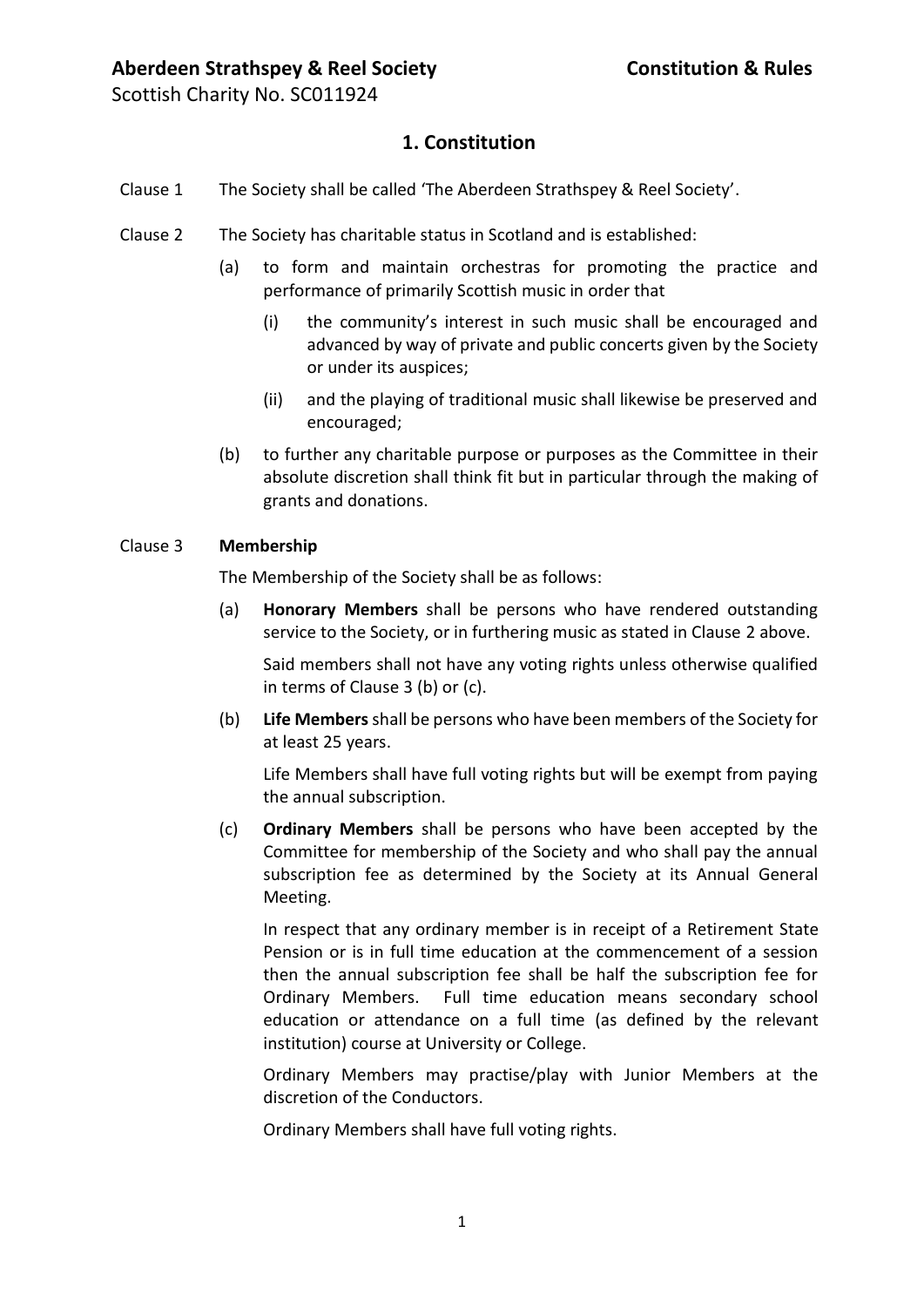Scottish Charity No. SC011924

(d) **Junior Members** shall be persons under the age of 16 at the commencement of a session who have made application to the Society and been accepted for membership.

Junior Members will not have voting rights.

The annual subscription fee shall be half the subscription fee for Ordinary Members.

Junior Members may practise/play with Ordinary Members at the discretion of the Conductors.

(e) **Non-Playing Members** shall be persons who have made application to the Society and who shall be accepted by the Committee as suitable persons, the subscription rate to be determined at the Annual General Meeting.

Said Members shall not have any voting rights unless they are acting in the capacity of a Committee member at any meeting of the Society.

#### Clause 4 **Office Bearers**

The Office Bearers of the Society shall consist of a President, Vice President, both of whom shall serve for a maximum of five years then vacate that post for at least one year before being eligible for re-election to the same post, a Secretary, an Assistant Secretary, a Treasurer, a Conductor, all of whom shall be appointed at the Annual General Meeting and shall be eligible for reelection.

The Office Bearers and the Other Committee Members elected or appointed in terms of Clause 6. shall (without prejudice to any re-election or reappointment) serve from the close of the AGM at which they are elected or (if applicable) the date of their appointment by the Committee until the close of the AGM following the AGM at which they are elected or the date of their appointment.

Clause 5 The Society, at its Annual General Meeting, shall also appoint a Deputy Conductor, an Assistant Conductor, a Pianist, a Leader, a Librarian, a Deputy Pianist, a Deputy Leader, a Leader of the second violins and a Welfare visitor.

#### Clause 5A **Nominations:**

Proposals for Office Bearers, other Committee Members and other positions should be given to the Secretary at least 14 days prior to the A.G.M. Such proposals to be in writing, seconded and with approval of the nominee.

#### **Eligibility for nominations:**

Subject to the requirements of Clause 4., Life and Ordinary Members shall be eligible for nomination to any position. Non-Playing Members shall only be eligible for nomination as Secretary, Assistant Secretary, Treasurer or Other Committee Member.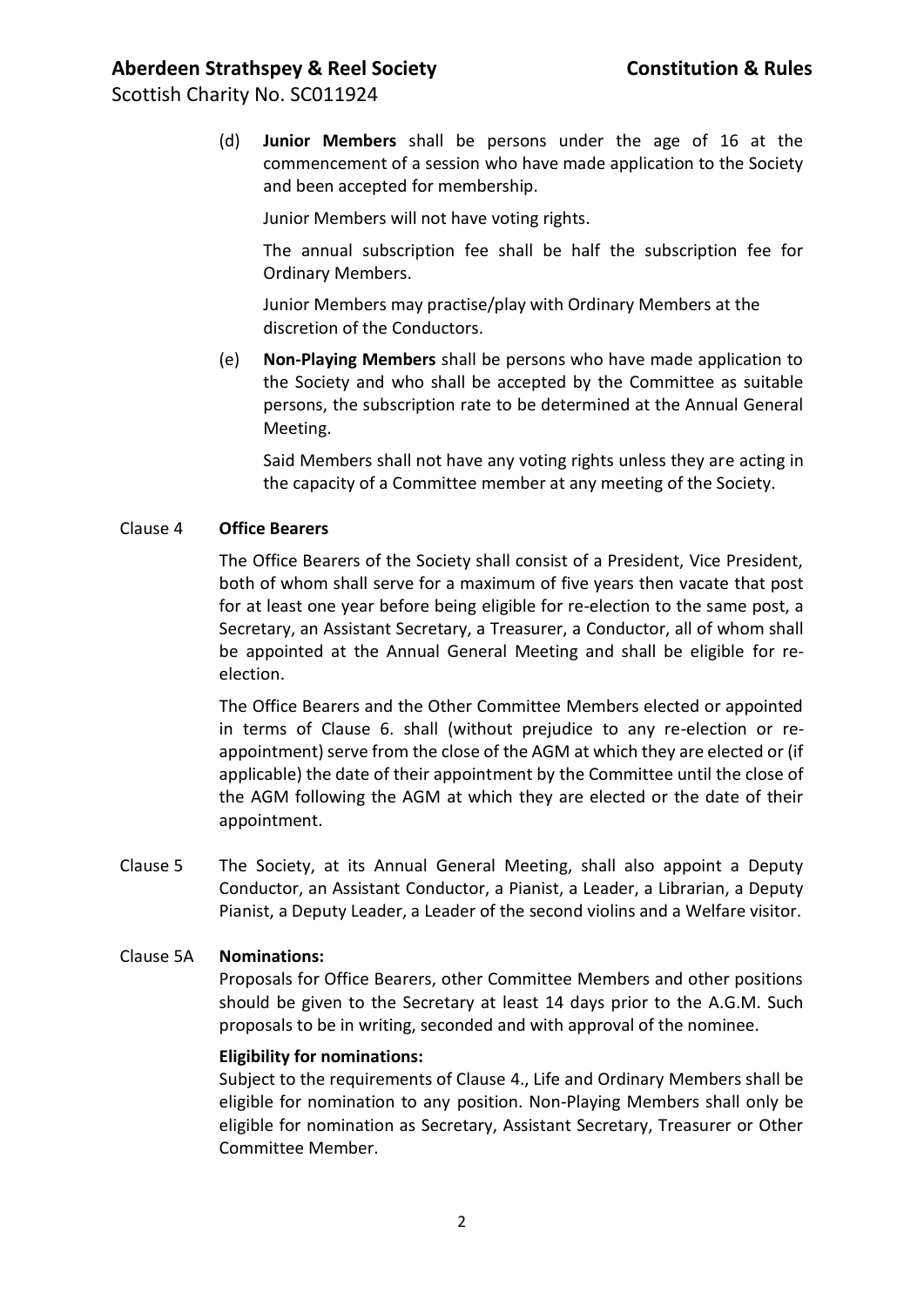Scottish Charity No. SC011924

Clause 6 The affairs of the society shall be managed by a Committee consisting of the Office Bearers and Four members from the Life, Ordinary or Non-playing Members ("Other Committee Members") who shall be elected at the Annual General Meeting provided always that no more than two Non-Playing Members may serve on the Committee at any time.

In the event that:

- (i) any committee member vacates their position in accordance with Clause 6A, and/or
- (ii) a Committee position is vacant following an AGM as a result of no nominations for that position being received either in advance or at the AGM,

then the Committee shall have the power to fill the vacancy.

- Clause 6A A member of the Committee shall automatically vacate office if:
	- (a) he/she becomes debarred under any statutory provision from being a charity trustee;
	- (b) he/she becomes incapable for medical reasons of fulfilling the duties of his/her office and such incapacity is expected to continue for a period of more than six months;
	- (c) he/she ceases to be a member of the Society;
	- (d) he/she resigns office by notice to the Society;
	- (e) the Committee resolve to remove him/her from office because either he/she is absent (without permission of the Committee) from more than three consecutive meetings of the Committee, or he/she has a significant ongoing conflict of interest between the Society and any other party that prevents them from fulfilling the duties of his/her office.
- Clause 7 The Income and Property of the Society, whencesoever derived shall be applied towards the promotion of the objects of the Society as set forth in this Constitution, and at the discretion of the Committee.
- Clause 8 If, upon the winding up or dissolution of the Society, there remains, after the satisfaction of all debts and liabilities, any property whatsoever, the same shall not be paid to, or distributed amongst the members of the Society but shall be given or transferred to some charitable Institutes or Organisations determined by the members of the Society, at or before the time of dissolution.
- Clause 9 A Music/Concert/Competition Committee shall consist of the Conductor, Deputy Conductor, Assistant Conductor, the Leader and the Librarian.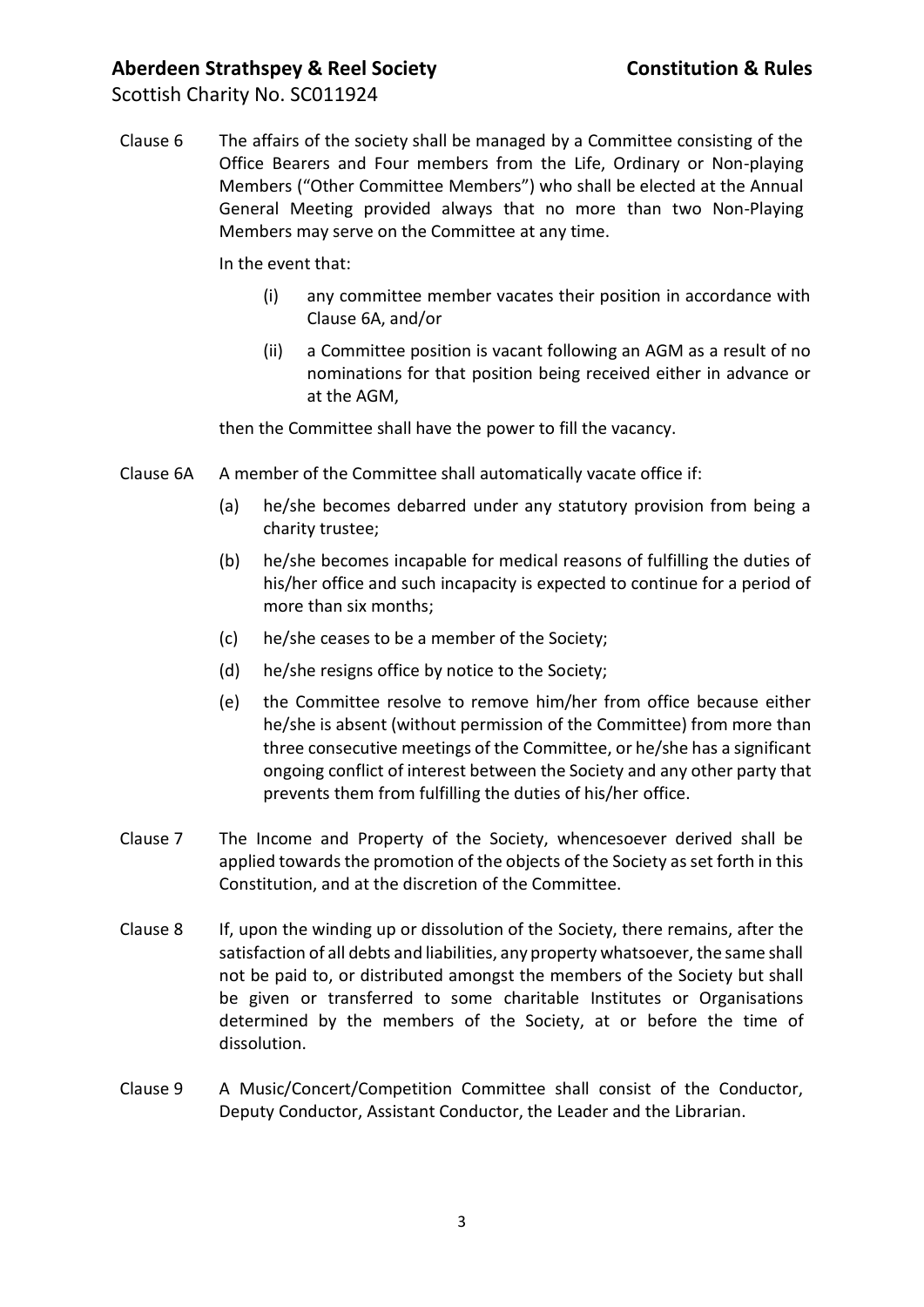Scottish Charity No. SC011924

- Clause 10 Junior Members shall have the right to nominate one of their number as an observer who shall have the right to attend all Committee Meetings but will not have the right to vote at said meetings.
- Clause 11 (a) The expression 'charitable purpose' shall mean a charitable purpose under section 7 of the Charities and Trustee Investment (Scotland) Act 2005 which is also regarded as a charitable purpose in relation to the application of the Taxes Acts.
	- (b) 'Charitable Institute' and 'Charitable Organisation' as appropriate in the context of the constitution and 'charity' shall mean a body on the Scottish Charity Register which is also regarded as a charity in relation to the application of the Taxes Acts.
- Clause 12 Any notice which requires to be given to a member under this constitution & rules shall be in writing or given using electronic communication. The Society may give any notice to a member (using the address last intimated by him/her to the Society) either;
	- (a) personally; or
	- (b) by post in a postage stamped envelope addressed to the member; or
	- (c) by leaving it at the address of the member; or
	- (d) by giving it using electronic communications to the member's address.

A member present in person or virtually at any meeting of the Society shall be deemed to have received notice of the meeting and of the purposes for which it was called.

A notice shall be deemed to be given 48 hours after the envelope containing it was posted or, in the case of an electronic communication, (i) if sent before 4.30 pm, on the day it was sent, or (ii) if sent after 4.30 pm, on the day following the day on which it was sent.

Clause 13 The foregoing articles shall form the constitution of the Society and neither these articles nor the following rules shall be changed except with the assent of at least two thirds of the members voting at any General Meeting of the Society. Intimation of any proposed change shall be required to me made to all members in writing at least 14 days prior to the Meeting.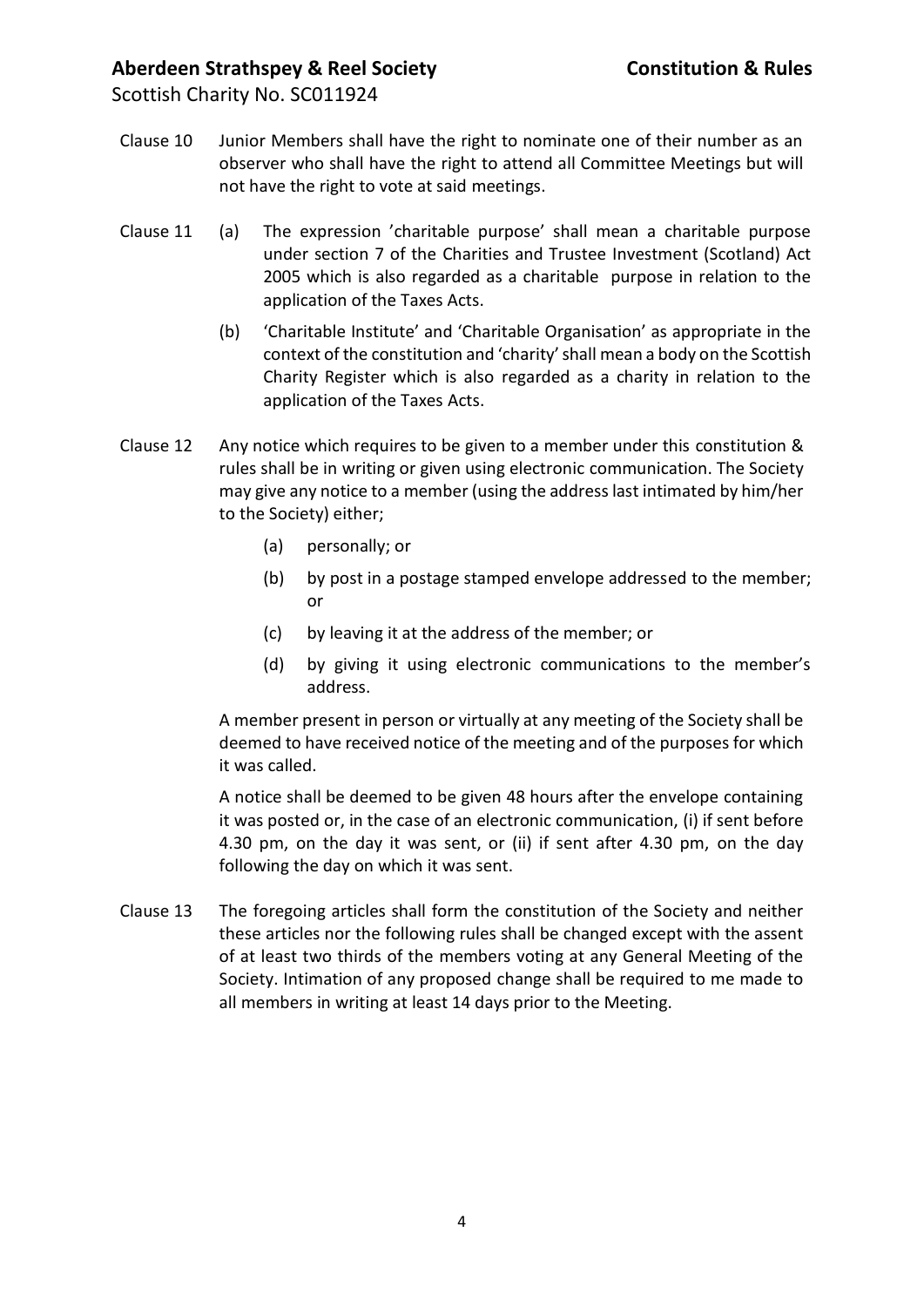Scottish Charity No. SC011924

## **2. Rules**

- Rule 1 The annual subscription fee for members shall consist of two parts:
	- (a) a membership fee; and
	- (b) for playing members only a fee for the provision of facilities and services.

Each part of the annual subscription fee shall be set by the Society at the Annual General Meeting.

The total annual subscription must be paid by the later of: the first Monday in November of the Session, or in the case of a new member application 4 weeks after the date of approval of the application by the committee. Any member still in arrears 4 weeks after the due date shall automatically cease to be a member of the Society.

Annual subscriptions will not be pro-rated and are not refundable.

- Rule 2 All persons wishing to join the Society must complete a Membership Application form, these applications to be considered at the next Committee Meeting. The applicant shall thereafter be notified by the Secretary of the decision of the Committee.
- Rule 3 The Committee shall have the power to reprimand, suspend or expel any member for objectionable conduct or breaching any rule. A member shall not be suspended or expelled without being summoned before the Committee to explain his/her conduct and being given an opportunity to advance a defence. Any member so summoned shall receive at least seven days clear notice in writing from the Secretary. Such notice shall contain a statement of the charge to be brought against him/her.
- Rule 4 There will be quorum at any General Meeting of the Society when at least 25% of the Life/Ordinary members are present. Five shall form a quorum at any committee meeting. A person shall be deemed to be present at any meeting by attending either in person or virtually where arrangements for virtual attendance have been made.

The Chairman shall have a casting vote.

Special General Meetings can be called upon the direction of the Committee or, on a requisition signed by one seventh of the Life/Ordinary members stating the special objects thereof. Such meetings shall be held within 28 days from the date of receipt by the Secretary of the requisition - with at least seven days notice in writing to members.

Rule 5 The Society's Session shall normally commence on the first Monday of September and continue until the last Monday in April or as may be determined by the Committee.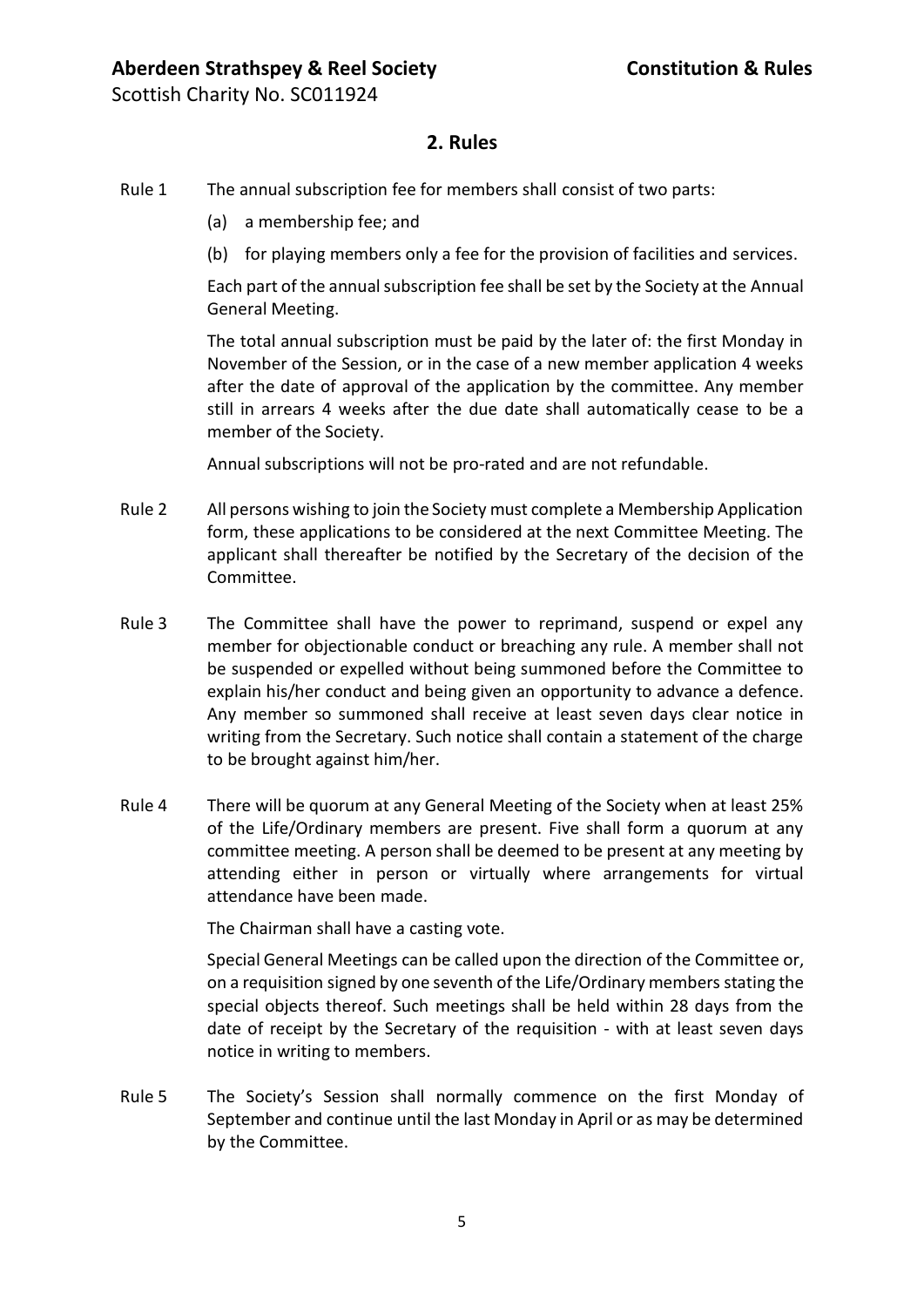Scottish Charity No. SC011924

Rule 6 The Secretary/Assistant Secretary shall keep regular Minutes of the Meetings of the Society, and of the Committee, which Minutes shall be open to inspection by the Members. Where a minute records names of persons present at a meeting, no distinction will be made between persons attending in person or virtually.

> The Secretary/Assistant Secretary shall convene all meetings and conduct correspondence on behalf of the Society.

Rule 6A **Virtual Meetings:** a "virtual meeting" is a meeting of members of the Society (including but not limited to: the Annual General Meeting, a Special General Meeting, a Committee or a sub-Committee meeting) where arrangements have been made in advance to allow participants to attend the meeting by means of a video link, conference telephone or similar means of electronic communication at which all participants can be heard and can hear each other without the need for them to be physically present at the same location. A person participating in a meeting by such means shall be deemed to be attending "virtually".

> **Hybrid meetings:** a "hybrid meeting" is a meeting of members of the Society as aforesaid at which some participants are attending the meeting in person and others are attending virtually.

> Any meeting of members of the Society other than an Annual General Meeting may be entirely an in-person meeting, entirely a virtual meeting or a hybrid meeting as circumstances and arrangements permit. An Annual General Meeting of the Society shall be entirely an in-person meeting or entirely a virtual meeting as circumstances and arrangements permit.

> A person attending a meeting virtually shall have the same rights to receive notice, speak, vote and otherwise participate in the meeting as he or she would have if attending the meeting in person.

Where arrangements have been made for a meeting to be held virtually or as a hybrid meeting, the notice calling the meeting shall state that fact and include details of the means by which a person may attend the meeting virtually.

A person entitled to vote at a meeting may do so either in person or virtually where arrangements for virtual attendance have been made.

Where a vote is to be taken by means of a secret ballot, any arrangements for a meeting to be held virtually or as a hybrid meeting shall include a means for those attending virtually to cast their vote secretly.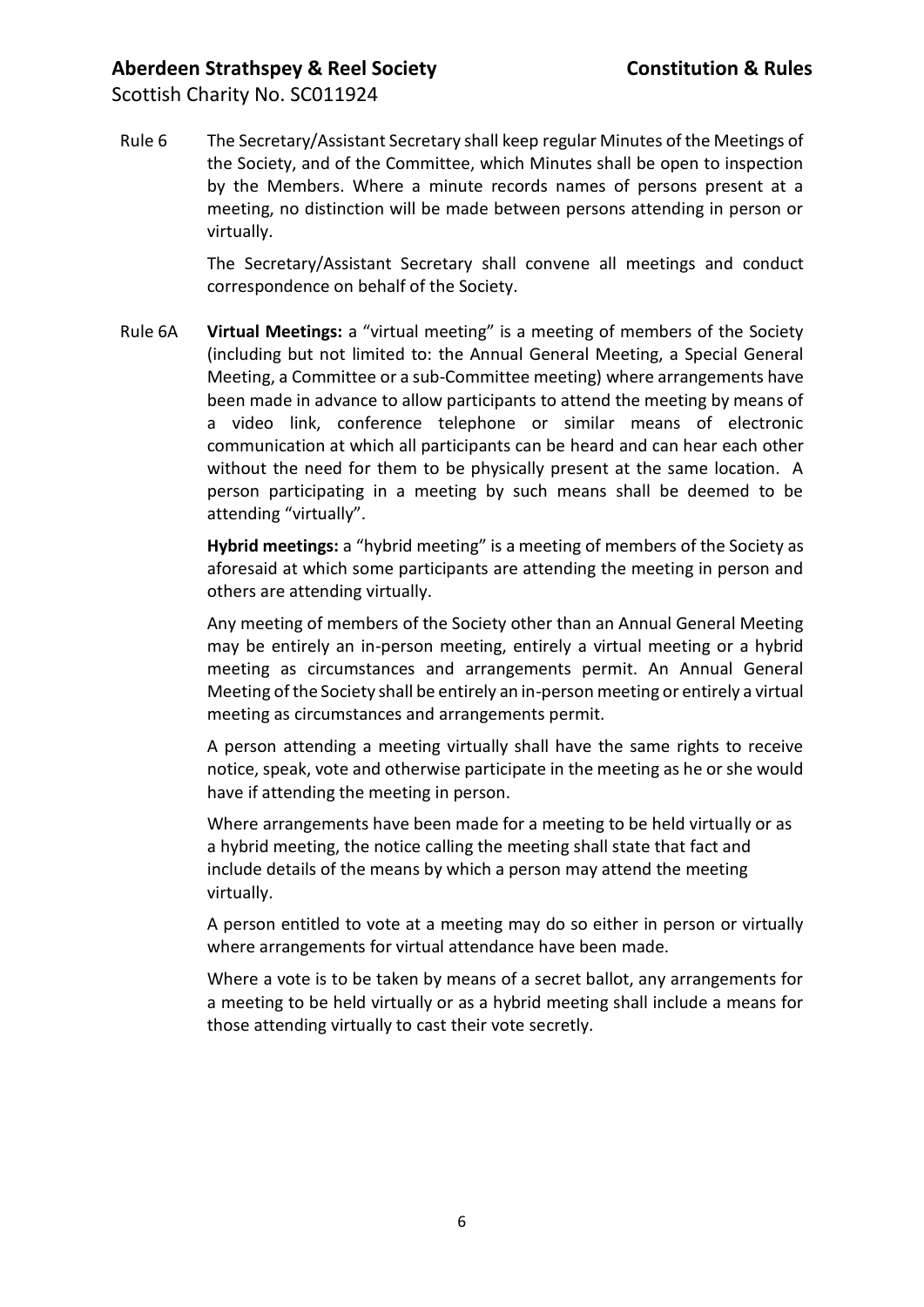Scottish Charity No. SC011924

Rule 7 An in person or virtual Annual General Meeting of the Society shall be held no later than the 31st day of May of each year and shall elect Office Bearers and others, in accordance with the Clauses 4, 5, 5A and 6 of the Constitution.

> The Treasurer shall submit a statement of the Society's accounts for the past year and this statement along with the Draft Minute of the previous Annual General Meeting shall accompany the Notice calling the Meeting which shall be circulated to all Members not less than 14 days in advance of the meeting.

- Rule 8 The Society through the Committee shall have the power to hire performers or to purchase instruments for its convenience.
- Rule 9 Any member unable to be present on the occasion of a Performance is expected to notify the Secretary.

Any Playing member absent from three rehearsals without an adequate excuse, acceptable to the Committee falls automatically into the waiting list.

- Rule 10 The Treasurer shall keep an account of the financial affairs of the Society and make all payments sanctioned by the Committee. He/she shall submit a statement of his/her intromissions when required. The Committee shall prepare annual accounts, complying with all relevant statutory requirements; if an audit is required under statutory provisions or if they otherwise think fit, they shall ensure that an audit of such accounts is carried out by a qualified auditor. A summary of the accounts shall be presented at the Annual General Meeting.
- Rule 11 The Librarian shall take charge of Music required for the Society.
- Rule 12 The Secretary shall keep a correct list of the names and addresses of the members, record the attendances at rehearsals and keep a record of all admissions and resignations.
- Rule 13 Ex Members wishing to rejoin must also make application through the Secretary.
- Rule 14 Any change of residence should be promptly intimated to the Secretary.
- Rule 15 Code of dress for any performance shall be determined by the Committee. Any breach shall be subject to procedure as in Rule 3.